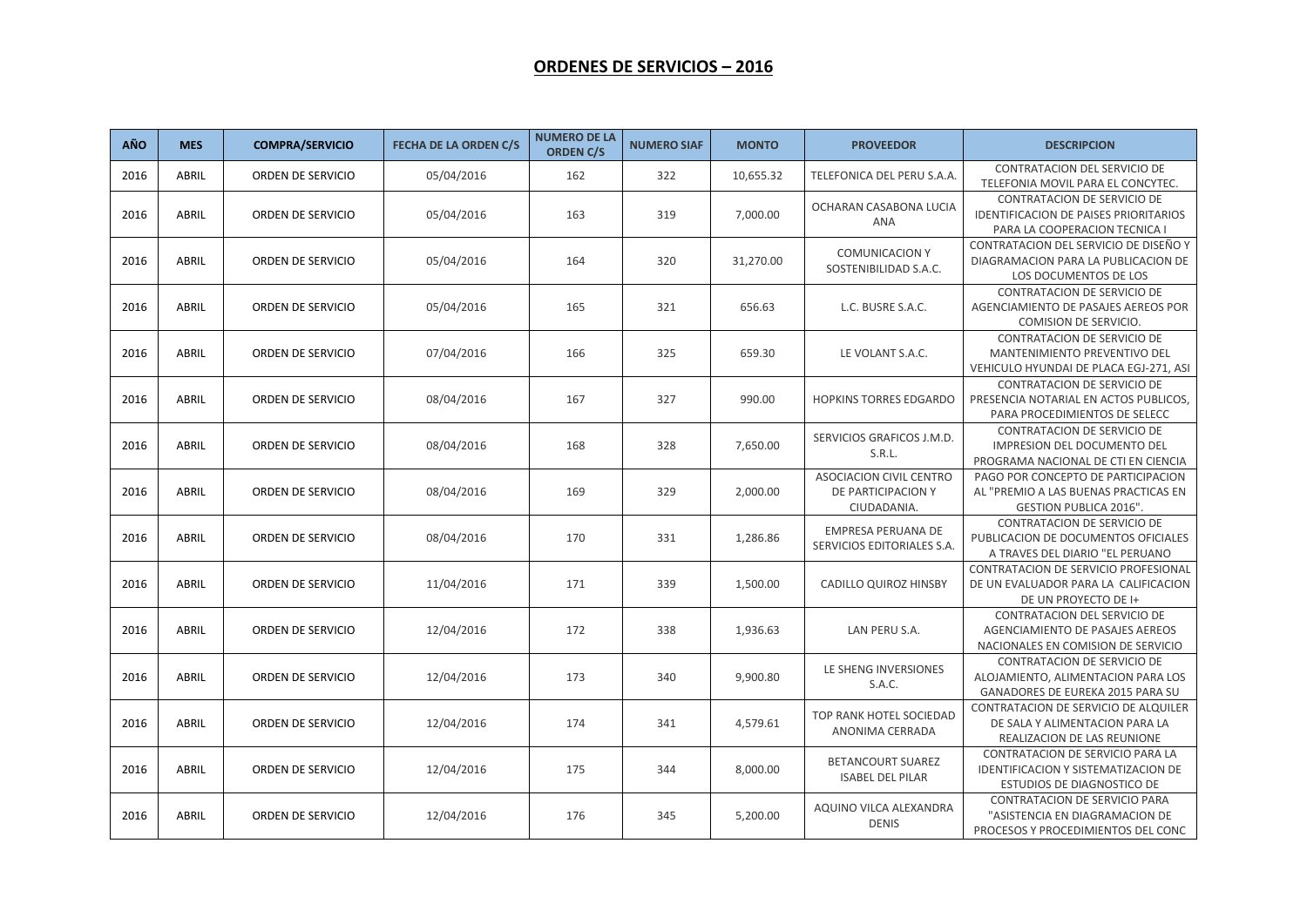| 2016 | ABRIL        | ORDEN DE SERVICIO        | 12/04/2016 | 177 | 346 | 5,200.00  | CAJAHUANCA AQUINO<br>PAMELA LOURDES                 | CONTRATACION DE SERVICIO PARA<br>"ASISTENCIA EN DIAGRAMACION DE<br>PROCESOS Y PROCEDIMIENTOS DEL CONC           |
|------|--------------|--------------------------|------------|-----|-----|-----------|-----------------------------------------------------|-----------------------------------------------------------------------------------------------------------------|
| 2016 | ABRIL        | <b>ORDEN DE SERVICIO</b> | 12/04/2016 | 178 | 347 | 750.00    | FERNANDEZ AMADO JUDITH<br><b>ASUNCION</b>           | CONTRATACION DE SERVICIO DE APOYO<br>ADMINISTRATIVO A LA DIRECCION DE<br>EVALUACION Y GESTION DEL CON           |
| 2016 | ABRIL        | ORDEN DE SERVICIO        | 12/04/2016 | 179 | 350 | 2,400.00  | SAMANIEGO GONZALES<br><b>TATIANA</b>                | CONTRATACION DE SERVICIO DE APOYO EN<br>EL ORDENAMIENTO DE DOCUMENTOS DEL<br>AÑO 2014 Y 2016 DE TESOR           |
| 2016 | ABRIL        | ORDEN DE SERVICIO        | 13/04/2016 | 180 | 348 | 3,500.00  | CORNEJO ALAYZA CARLOS<br><b>IGNACIO</b>             | CONTRATACION DE SERVICIO DE<br>CONDUCCION PARA LA PRESENTACION DEL<br>PROGRAMA NACIONAL DE CTel EN CI           |
| 2016 | ABRIL        | ORDEN DE SERVICIO        | 13/04/2016 | 181 | 352 | 4,006.10  | TURISMO COSTA SUR S.A.                              | CONTRATACION DE SERVICIO DE<br>ALOJAMIENTO, ALIMENTACION Y<br>TRASLADO PARA LOS PARTICIPANTES<br><b>REGIONA</b> |
| 2016 | ABRIL        | ORDEN DE SERVICIO        | 14/04/2016 | 182 | 353 | 1,433.00  | YAKU TRAVEL S.A.C.                                  | CONTRATACION DE SERVICIO DE<br>TRANSPORTE PARA LOS GANADORES DE<br>EUREKA 2015 PARA SU PARTICIPACION            |
| 2016 | ABRIL        | ORDEN DE SERVICIO        | 14/04/2016 | 183 | 354 | 1,140.86  | LAN PERU S.A.                                       | CONTRATACION DE SERVICIO DE<br>AGENCIAMIENTO DE PASAJES AEREOS<br>NACIONALES POR COMISION DE SERVICIO           |
| 2016 | ABRIL        | ORDEN DE SERVICIO        | 14/04/2016 | 184 | 358 | 535.25    | EMPRESA PERUANA DE<br>SERVICIOS EDITORIALES S.A.    | CONTRATACION DE SERVICIO DE<br>PUBLICACION DE DECLARACIONES JURADAS<br>DE INGRESOS, BIENES Y RENTAS E           |
| 2016 | ABRIL        | ORDEN DE SERVICIO        | 18/04/2016 | 185 | 357 | 550.01    | LE VOLANT S.A.C.                                    | CONTRATACION DE SERVICIO DE<br>DIAGNOSTICO DE NEUMATICOS PARA LOS<br>VEHICULOS ASIGNADOS AL CONCYTEC.           |
| 2016 | ABRIL        | ORDEN DE SERVICIO        | 18/04/2016 | 186 | 362 | 8,000.00  | CARPIO GAVILAN CLAUDIA<br>PAOLA                     | CONTRATACION DE SERVICIO DE<br>DEFINICION DE LINEAMIETOS QUE<br>ORIENTEN EL PROCEDIMIENTO DE<br><b>RESOLUCI</b> |
| 2016 | ABRIL        | ORDEN DE SERVICIO        | 18/04/2016 | 187 | 359 | 15,767.50 | ENTEL PERU S.A.                                     | CONTRATACION DE SERVICIO DE PLAN DE<br>DATOS PARA TABLETS.                                                      |
| 2016 | ABRIL        | ORDEN DE SERVICIO        | 19/04/2016 | 188 | 365 | 8,500.00  | SOLUCIONES ESTRATEGICAS<br>BTL DEL PERU E.I.R.L.    | CONTRATACION DE SERVICIO DE<br>ESTRUCTURACION Y DESARROLLO DEL<br>ENTRENAMIENTO Y PREPARACION DE LOS            |
| 2016 | ABRIL        | ORDEN DE SERVICIO        | 20/04/2016 | 189 | 363 | 643.43    | EMPRESA PERUANA DE<br>SERVICIOS EDITORIALES S.A.    | CONTRATACION DE SERVICIO DE<br>PUBLICACION DE DECLARACIONES JURADAS<br>DE INGRESOS, BIENES Y RENTAS E           |
| 2016 | <b>ABRIL</b> | ORDEN DE SERVICIO        | 20/04/2016 | 190 | 366 | 31,500.00 | EXEBIO MUÑOZ MARIA<br><b>GRACIA</b>                 | CONTRATACION DE SERVICIO DE APOYO<br>PARA LA GESTION Y SEGUIMIENTO DEL<br>PROGRAMA ESPECIAL DE POPULA           |
| 2016 | ABRIL        | ORDEN DE SERVICIO        | 21/04/2016 | 191 | 364 | 5,685.55  | MINISTERIO DE JUSTICIA Y<br><b>DERECHOS HUMANOS</b> | CONTRATACION DE SUSCRIPCION ANUAL<br>AL SISTEMA PERUANO DE INFORMACION<br>JURIDICA - SPIJ, PARA DEPEN           |
| 2016 | ABRIL        | ORDEN DE SERVICIO        | 22/04/2016 | 192 | 382 | 1,564.47  | PERUVIAN AIR LINE<br>SOCIEDAD ANONIMA               | CONTRATACION DE SERVICIO DE<br>AGENCIAMIENTO DE PASAJES AEREOS<br>NACIONALES.                                   |
| 2016 | ABRIL        | ORDEN DE SERVICIO        | 22/04/2016 | 193 | 383 | 3,320.94  | LAN PERU S.A.                                       | CONTRATACION DE SERVICIO DE<br>AGENCIAMIENTO DE PASAJES AEREOS POR<br>ACUERDO MARCO.                            |